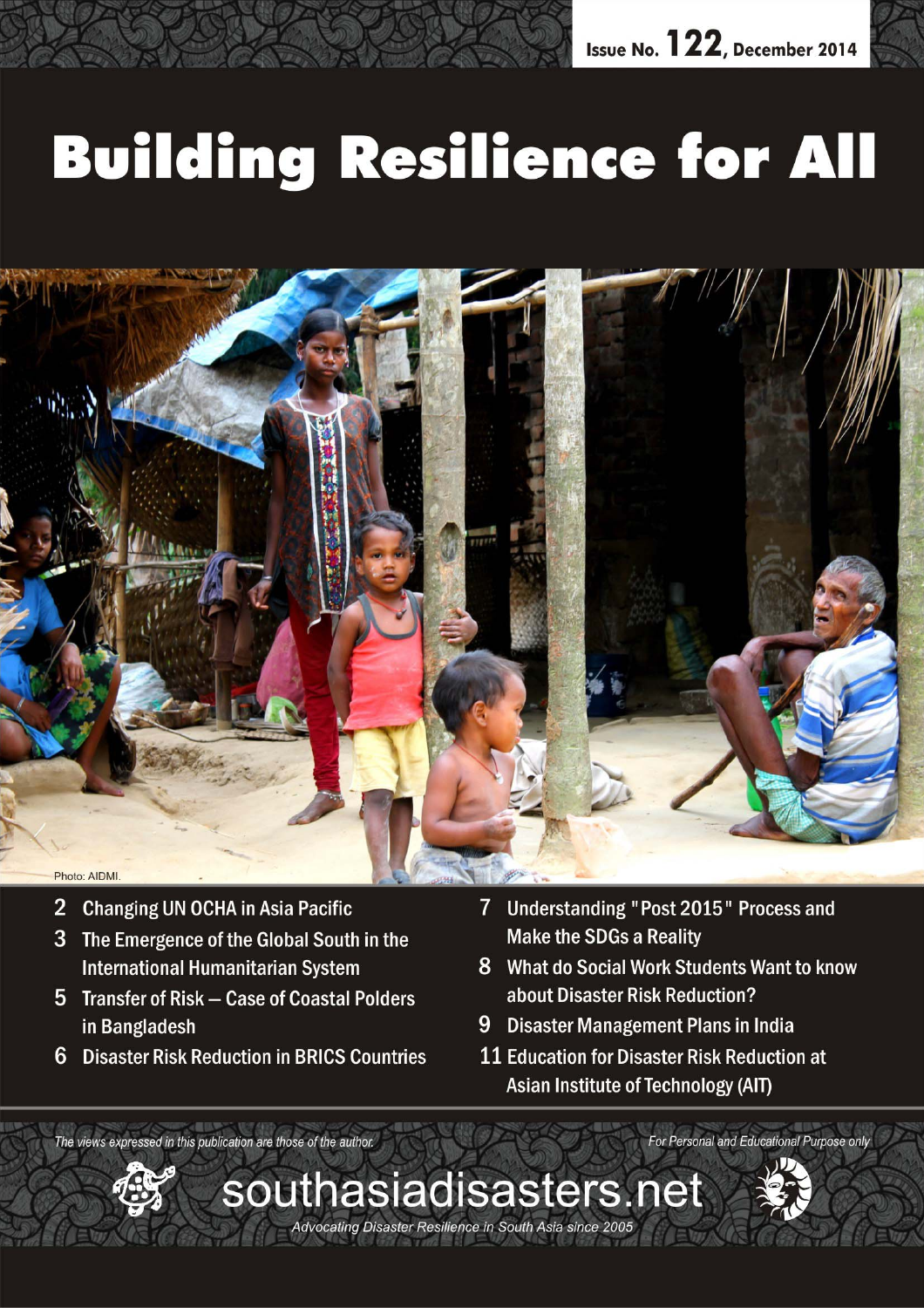### ABOUT THIS ISSUE

It is well known that disasters kill,<br>
maim and cause widespread maim and cause widespread devastation in the communities they strike. An additional feature of the chaos wrought by disasters is the loss of years of precarious developmental progress. Therefore, disaster risk reduction (DRR) is indispensable for the achievement of internationally agreed development goals. Since DRR is a cross cutting issue, the essence of effective DRR essentially lies in building resilience for all the stakeholders in the global humanitarian landscape.

This issue of *Southasiadisasters.net*, focuses on the important theme of 'Building Resilience for All'. It highlights the actions that are needed and the best practices that are prevalent among humanitarian agencies across the globe to build the resilience of the most marginalised and neglected groups. As eclectic as the field of resilience building, this issue contains a wide array of experiences and opinions on this important theme. The voices captured in this issue range from UNOCHA's changing role in Asia Pacific to the emergence of the global south in the global humanitarian system as donors and from the experience of Bangladesh in managing polders for flood control to the role of the education institutes in creating a skilled and trained professionals.

Containing opinions from some of the most respectable humanitarian practitioners from around the world, this issue of *Southasiadisasters.net* is both engaging and thought-provoking. It is a must read for all who seek to understand the challenges and opportunities of building resilience for all.

**– Kshitij Gupta,** AIDMI

#### BUILDING RESILIENCE

### Changing UN OCHA in Asia Pacific

The Secretary-General of the United Nations, Ban Ki-Moon, has called for a World Humanitarian Summit to be convened in 2016 in Istanbul, Turkey. The lead up to the Summit provides an opportunity for everyone involved in humanitarian action to have a say on how our collective endeavours can be made fit for the  $21<sup>st</sup>$  century; safeguarding principled humanitarian action while looking to increase its effectiveness; ensuring that this action reduces vulnerability and improves risk management; identifying where and how new technologies and other developments can enhance humanitarian response, and focusing specifically on serving people who are caught up in the horrors of conflict.

It's been 25 years since the last big shake-up of the humanitarian system and so it's high time to examine where we are and figure out how we can move forward most effectively to meet that core humanitarian objective – saving lives. Seismic shifts have taken place in Asia and the Pacific – driven by the lessons we learn from each successive crisis. Cyclones in Bangladesh; tsunami waves in the Indian Ocean and Japan; earthquakes in Iran, China, Japan; floods almost everywhere and the ever-present and insidious impact of climate change, rapid population growth, urbanisation, price hikes and

so on. Governments are working

Lacey-Hall

*Oliver Lacey-Hall*

hard across this region to put into place institutions and systems to better manage disasters. There has also been a far less positive tendency to conflate humanitarian action with disaster management. They are not the same thing and it is important that we continue to stress that humanitarian action must be based on the internationally accepted principles – especially in situations of conflict, of which there are, sadly, all too many in this region.

OCHA has been charged by the Secretary-General to support the organisation of the World Humanitarian Summit. From consultations and discussions with a wide array of partners in this region we are seeing a number of emerging factors: (i) prioritizing the most vulnerable people and those suffering from acute humanitarian distress; (ii) localizing preparedness and response; (iii) building resilience to protracted crises, in particular through joint humanitarian and development action; (iv) reinforcing humanitarian action in situations of conflict; (v) being financially fit and agile; (vi) making the international humanitarian system better-suited for the new generation of crises; and (vii) better understanding risk and the economics of response.

- UNOCHA is organizing the World Humanitarian Summit in Istanbul in 2016.
- This summit will be a key opportunity to deliberate upon the humanitarian challenges that ail the Asia Pacific region.
- OCHA is working closely with all stakeholders to evolve suitable legal frameworks, accountability and communication structure to help the Asia Pacific overcome these challenges.

*2 southasiadisasters.net December 2014*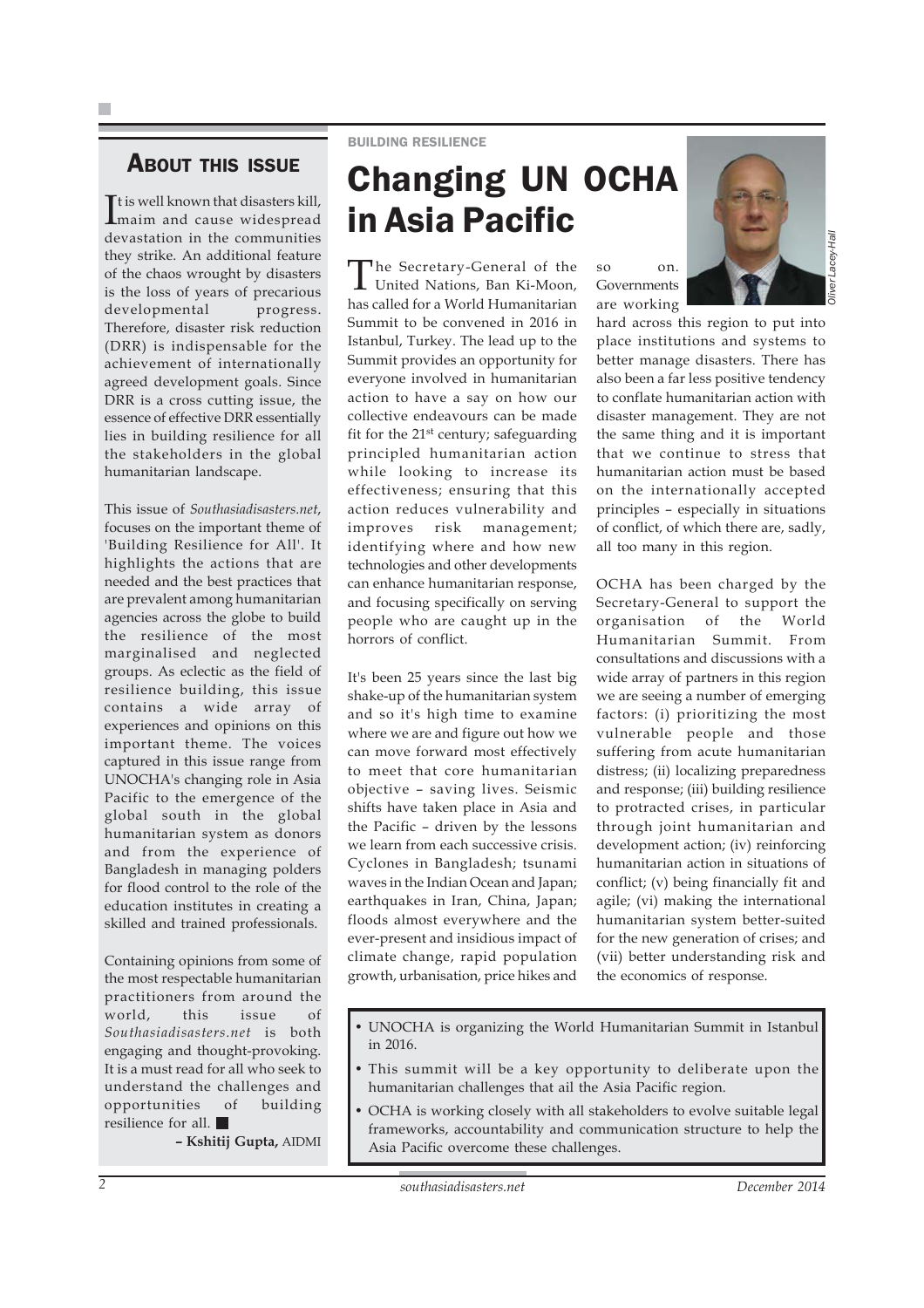Most of these points are not new. But in the context of the Summit preparations, they are coming primarily from national and subnational partners- who also confirm that they place their trust in known partners rather than distant international humanitarian agencies. These emerging factors are forcing international organisations to rethink their role and their place in humanitarian action. The international humanitarian system has much to offer. But in order for it to be seen as useful, supportive and enabling of national action, its rhetoric, positioning and power relations need to be fundamentally adjusted – trust needs to be built anew and this is a slow and painstaking process.

OCHA's regional and country offices in Asia-Pacific are working with international agencies, national authorities, civil society networks,

NGOs, the private sector, militaries and, where we can, affected people, to support change, to build trust and to be taken seriously as a partner. We are taking steps to help where we can – supporting development of clear legal frameworks for humanitarian action, trying to meet greater demands for accountability to and communication with affected people, working together to better prepare for and manage the risk of disasters and crises, and – perhaps most importantly – simply reaching out to those who want to engage with us. We know that the environment in which we are operating is changing – we must change with it to best serve the people whose needs are greatest.

My office is promoting structured regional, sub-regional, national and local dialogue through the World Humanitarian Summit process and through its own regional humanitarian partnerships agenda. But we still see a need to listen more carefully, to try and understand what the region wants and where and how we can help to deliver. Coordinated humanitarian action saves more lives than uncoordinated action. Making sure we have the right people in the room to support the emergence of a new and more inclusive humanitarian endeavour in this region is a key priority for my office. In this context, the upcoming World Humanitarian Summit regional consultation for Central and South Asia, to be held in August 2015, will be a key stepping stone in our endeavours. I hope that you will support this important consultation and help us to provide bold and farreaching recommendations on the road to Istanbul in 2016.

**– Oliver Lacey-Hall,** Regional Director, Asia and the Pacific with the UN Office for the Coordination of Humanitarian Affairs (OCHA), Thailand

#### NEW TRENDS

# The Emergence of the Global South in the International Humanitarian System

For many decades, humanitarianism and the international humanitarian system has been regarded as the province of the global North. Western states and organizations have been the principal actors in the humanitarian system and dominated its core institutions. This, however, is changing with actors from global South becoming increasingly important and visible actors. Though the United States and the European Union remain the largest donors, humanitarian assistance from non–DAC (Development Assistance Committee) states rose from some \$34 million in 2000 to \$2.3 billion in 2013.1 The Gulf States are amongst the top non–DAC donors, but there have also been substantial increases in humanitarian assistance provided by states such as Turkey, China and India. India, for instance has shifted from being a recipient of humanitarian assistance to that of aid provider.2 We are also witnessing the growing prominence of Southern NGOs, such as Mercy Malaysia and the Indonesia – based Muhammadiyah.

What are the implications of this growing diversity for the international humanitarian system? It could be viewed as demonstrating a healthy pluralism in humanitarianism,

but there are concerns of diversity fuelling the fragmentation of the system. Traditional doors are concerned with the weak integration of new actors into the institutions and structures of the system. Only Japan and South Korea are members of the DAC, and only Japan, South Korea and Brazil are members of the Good Humanitarian Donor. Traditional donors are further concerned that new actors from the global South operate different models of assistance that could undermine the principles and

1 Global Humanitarian Assistance Report, 2014, p. 34.

2 India's humanitarian assistance has risen from \$330,000 in 2003 to just over \$2.6 million in 2013. Source: OCHA "Financial Tracking System: tracking Global Humanitarian Aid Flows". www.fts.unocha.org. Accessed 29 December, 2014.

*Jacinta O'Hagan*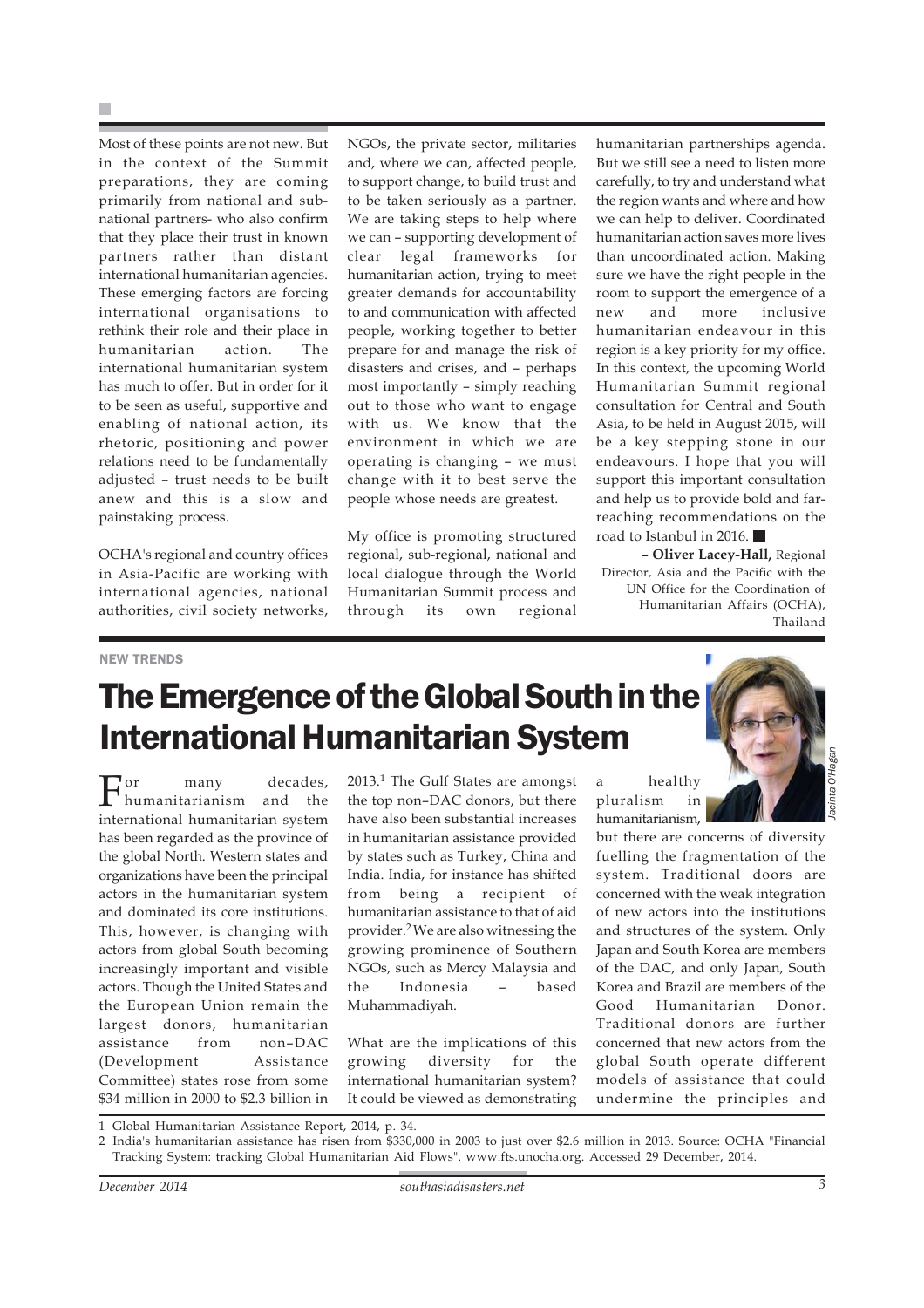practices of the system, which are typically viewed as based on the principles of impartiality, neutrality and independence. For instance the predominance of the state in China's Humanitarian System and its preference for government to government assistance are viewed as potentially undermining the independence of humanitarian assistance from broader political objectives. The prominence of faith– based organizations in the humanitarian sector elsewhere in the global South has been viewed as potentially undermining principles of impartiality, as is the tendency of actors from the global South to be more likely to provide assistance in cases of natural disasters rather than complex emergencies.

For their part, actors from the global South have been concerned with the domination of the humanitarian system by Western actors and the degree to which they have set the standards of what constitutes legitimate humanitarian action. This has led to the accusation that the international humanitarian system is not "truly universal" but a Western hegemonic discourse, reflecting broader structures of inequality between the global North and the global South. In contrast, the discourse of humanitarianism within the global South can be characterised as less an expression of the obligation of the strong to the weak than as an expression of solidarity born of mutual vulnerabilities to, for instance, Natural Disaster. Humanitarianism is often framed in the language of mutual assistance and reciprocity aimed at sharing knowledge and building resilience. India, for instance, does not use the language of donors and beneficiaries in its approach to aid, but of partnership. From this perspective, the privileging of bi–lateral and government to government assistance is commensurate with a



*In 2014, Turkey became the 3rd largest international donor of humanitarian assistance.*

*Source: http://www.timesofummah.com/news/europe/turkey-ranks-3rd-most-generous-donor-country.html*

desire to ensure that humanitarianism does not become a vehicle for political interference in the affairs of other states. Humanitarian action may also be viewed as a legitimate obligation of the state or faith based organizations. This alternative discourse of humanitarianism suggests that approaches to humanitarianism found in the global South have been profoundly influenced by the legacy of colonialism and external control, as well as influenced by local political and social cultures.

Whilst therefore the belief that there is an obligation to relieve the undue suffering of others is widely shared, conceptions of what constitutes

- The emergence of countries like Turkey, China and India on the stage of the international humanitarian system have huge implications for the system.
- But new actors from the global south may operate in a way that might undermine the principles of the international humanitarian system.
- What approaches can be followed to ensure that this diversity in global humanitarian system can be leveraged to provide assistance to those in need in the most effective ways possible.

legitimate humanitarianism can vary widely and may be significantly influenced by cultural perspectives and the legacy of historical experience. There is a danger that tensions between actors, stemming from perceived cultural dissonance in humanitarianism, might bring about a "clash of cultures" discourse that could weaken trust and cooperation across the sector, and thus contribute to fragmentation of the humanitarian system. This heightens the need for enhanced dialogue between diverse actors. Dialogue, however, needs to be structured on a framework that facilitates a comprehensive and mutual understanding of diverse conceptions of humanitarianism; on understanding actors on their own terms rather than necessarily privileging established definitions. Such a dialogue may not necessarily comfortable , nor will it necessarily lead to consensus, but it is essential to identifying synergies and to finding ways to negotiate and manage differences with the goal of achieving the fundamental objective of humanitarianism: providing assistance to those in need in the most effective ways possible.

#### **– Jacinta O'Hagan,**

Fellow, Department of International Relations, School of International, Political & Strategic Studies, Australian National University, Australia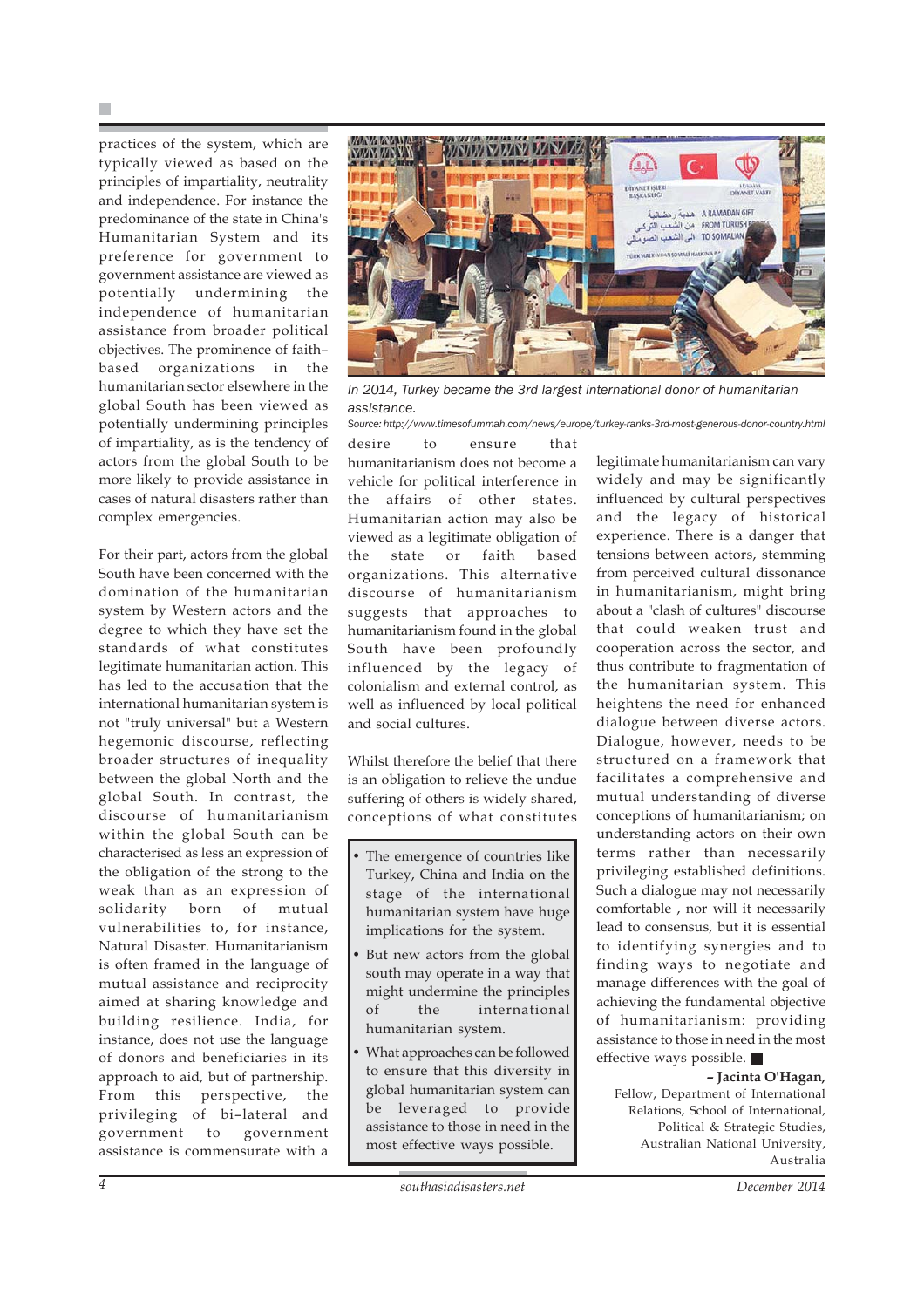#### CASE STUDY

## Transfer of Risk — Case of Coastal Polders in Bangladesh

The coast of Bangladesh is subject to the risk of regular tidal flooding. Since the early sixties, a<br>number of polders (ring number of polders embankments) were constructed on the coast to protect agricultural land from such flooding. Now there are 123 polders in the coast of Bangladesh (see figure) giving protection to 1.5 million ha of land. After polderization, agriculture in the coast flourished due to flood and saline free environment. But later on many bio-physical impacts of polderization became evident and gave rise to newer risks.

Since the coastal rivers carry very high sediment load (1-2 g/l), one of the inevitable consequences of polderaization was gradual siltation of rivers because of the loss of connectivity between the tidal rivers and their floodplains. The siltation problem became so severe that at many places rivers beds became higher than the adjacent land inside the polders. As a result, water logging became very common within many polders. Thousands of people had to

abandon their farms and homes because of uninhabitable conditions.

Two cyclones in recent time – *Sidr* (November 2007) and *Aila* (May 2009) severely tested the polders in their path over the south-west region. Many polders were either breached or overtopped by resulting storm surge inundating large areas within the polders. These waters are now trapped within the polders because they cannot freely flow out of the polders because of the barriers posed by the embankments themselves and hydro-morphological changes that have been caused over the years because of polderization. Even 6-7 years after the cyclones many polders remain inundated with saline water.

It has become evident that the coast cannot recover from such shocks quickly because its hydromorphological characteristics have been changed and rivers have lost their capacity to convey storm surge efficiently. The challenge is now to restore the resilience of the coast to mitigate new risks of extended water

logging and salinization. The most important element in building up the resilience of the coast will be to regain the functionalities of the tidal rivers.

Removal of at least some of the polders may be the most technically sound solution in this regard. But that is not practical given the complex socio-political situation. One promising option could be tidal basin management (TBM) which is being practiced at one site. TBM is a solution which is locally developed based on the indigenous knowledge about the behavior of the tidal rivers. Under TBM, a polder is opened and rotated thereafter among other polders, so that link between the river and the basin is restored. The sedimentation will now occur in the basin instead of the rivers. That way, rivers regain their capacity to safely convey tidal floods as well as storm surges. – **Rezaur Rahman,** Professor, Institute of Water and Flood Management, Bangladesh University of Engineering and Technology (BUET), Dhaka, Bangladesh





*December 2014 southasiadisasters.net 5*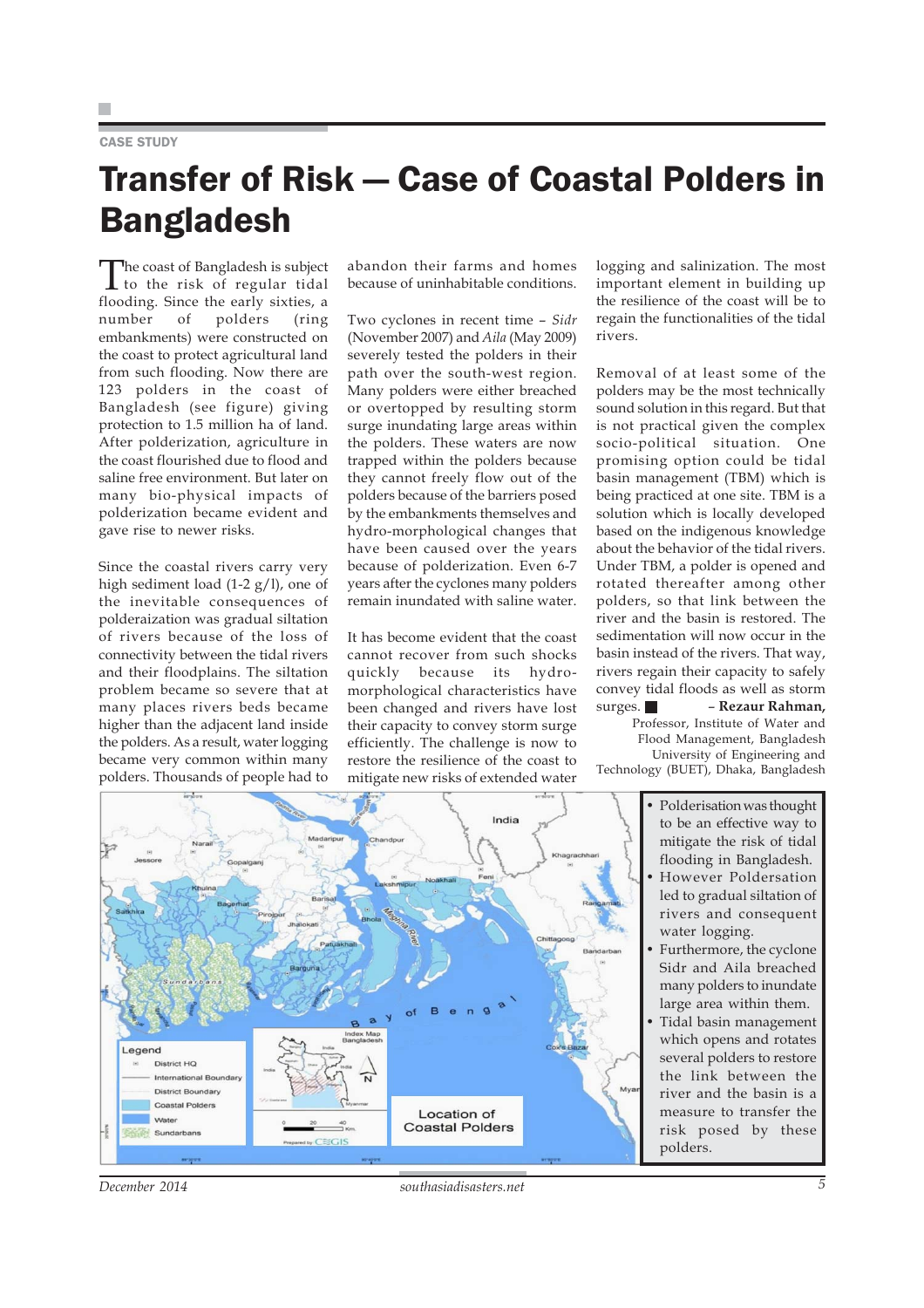#### DRR PARTNERSHIPS

### Disaster Risk Reduction in BRICS Countries

The BRICS countries (Brazil, Russia, India, China, and South Africa) are known for many things; impressive economic growth, regional leadership, and their emergence as donors of development and humanitarian aid. However, despite their economic growth, or perhaps because if it, these countries remain prone to some of the same natural disasters for which they donate aid to other countries. From earthquakes and floods in China and India, landslides and drought in Brazil, forest fires and flooding in Russia, and cyclones in South Africa, the BRICS are exposed to a variety of disasters which require swift response and preventive measures to reduce the risks of these disasters.

A look at institutions created by these countries reveals that alongside their developing economies, the BRICS have taken measures to reduce disasters at home. For instance, Brazil, since it adopted the 1988 constitution, has created various institutions towards this. The most prominent are the Ministry of National Integration and the Ministry of Cities. The latter, created in 2003 oversees the Action to Support the Prevention and Eradication of Risks in Settlements with a special focus on urban settlements. In 2010, Law 12,340 and Decree 7,257 were also introduced to reform the faltering National Civil Defence System tasked to develop programmes to mitigate and respond to disasters. China's current disaster management programmes are captured under the five-year National Comprehensive Disaster Prevention and Reduction Plan 2011- 2015 which defines disaster risk reduction policies, while India's National Platform for Disaster Risk Reduction performs advisory function to the government. Since 1994, Russia's Federal Ministry for Civil Defence, Emergencies and Elimination of Consequences of Natural Disasters has been the foremost organisation for disaster risk reduction in the country, and in South Africa the National Disaster Management Center is responsible for similar functions.

There are certain similarities in how BRICS countries implement disaster reduction policies. Some authors suggest that BRICS use their humanitarian aid as a way to share their disaster management experiences with recipients. But one of the common features is that at home, the BRICS have devolved disaster risk management to provincial, metropolitan, and local authorities in order to ensure swift and effective preventive and response measures. Another common feature is that some of the policies above are being implemented in partnership with international organisations. For

- BRICS countries are now emerging as donors of development and humanitarian aid.
- Being ailed by natural disasters themselves the BRIC countries have created institutions to reduce their vulnerability to natural hazards.
- But there are some serious challenges that need to be overcome these countries such as under resourced provincial departments, widespread social inequality, etc.





*Oheneba Boateng*

the UNDP and the World Bank respectively on domestic disaster management. But perhaps, the most important commonality is that the disaster reduction policies of the BRICS countries have been created on the basis of the Hyogo Framework for Action, a global initiative by governments to reduce disaster risks by 2015. Some of these countries are already considering post-2015 policies when the Hyogo framework fizzles out, so the future of disaster reduction looks promising among the BRICS.

However, some challenges remain. In Brazil, South Africa, India, and even China, some state or provincial and municipal authorities, despite being mandated to prevent and fight disasters, are often under-resourced to perform this duty. Also, floods, cyclones, and other disasters often have a disproportionate effect on the poor, women, and children, facts which reveal a link between disasters and social inequality. But going forward, it is expected that BRICS countries will give more resources to state or provincial, municipal, and local authorities to effectively fight disasters. Importantly, as emerging economies and regional leaders, the BRICS must continue to share their experience with other countries. But for now, we can say that the right foundations have been set.

**– Oheneba Boateng,** PhD., Research Fellow (International Relations) Berlin Graduate School of Transnational Studies Free University Berlin Research Associate, KFG-The Transformative Power of Europe Berlin, Germany

*6 southasiadisasters.net December 2014*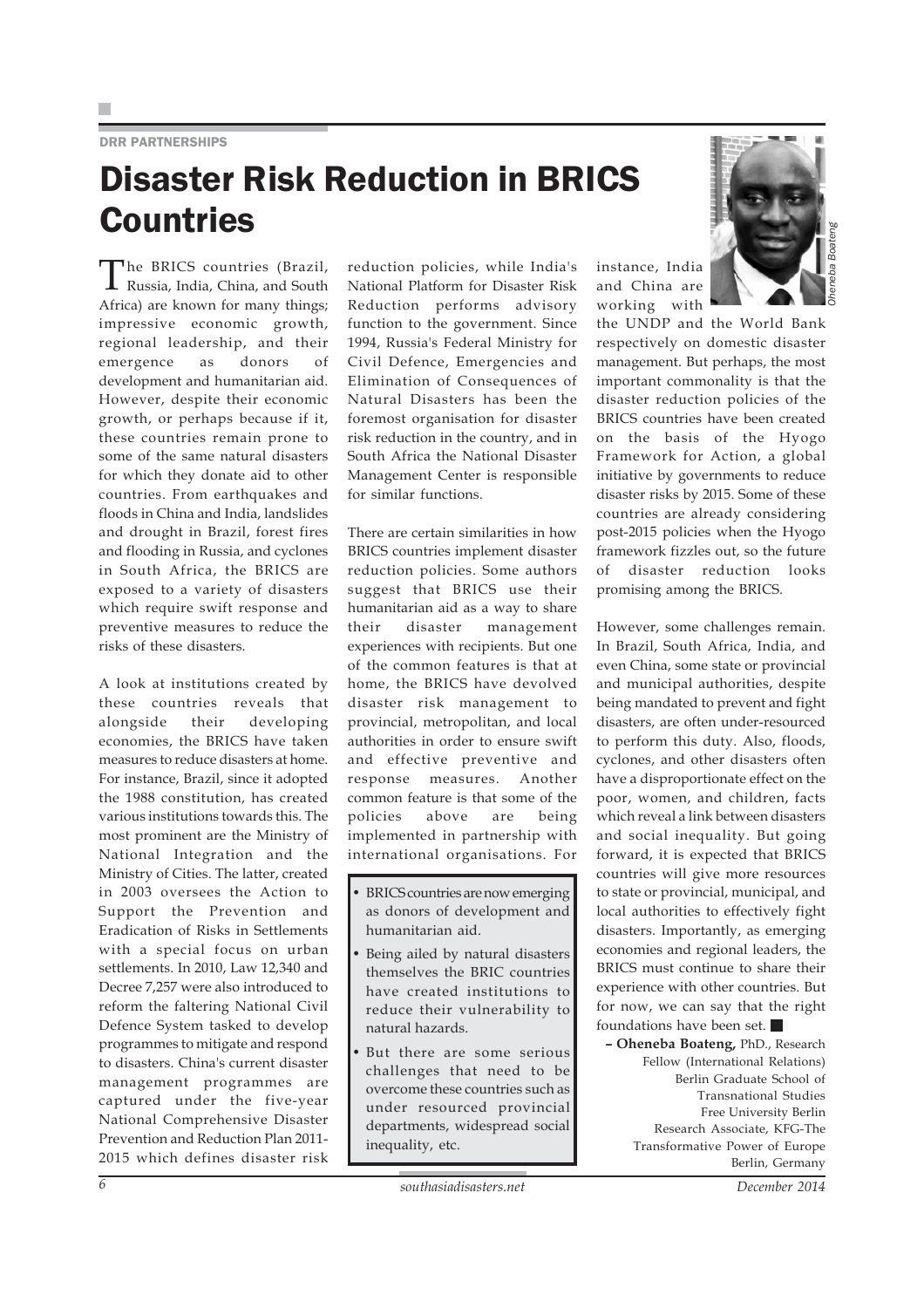#### **PERSPECTIVE**

### Understanding "Post 2015" Process and Make the SDGs a Reality

Following ENDA experiences and some proposals and comments (as IDDRI, SDSN members or country, see below Box), the operationalization of post–2015, SDGs and more generally of sustainable development goes through the search of compromise, or social contract, at local, national and international level. The MDGs made the mistake to disregard this prerequisite.

#### The added value of the SDGs will be materialized only if the SDGs are actually implemented

A set of agreements, conventions, approvals, etc. already exists on an international level. What do the SDGs bring better? We know that historically, previous agreements, especially Rio 92, are distinguished by their non-completion. That is why the text of Rio+20resumes the previous commitments to make subsequent new restraint commitments. This means that the SDGs (on the new commitment) would have a major

part only if they are actually implemented. This is the first challenge.

To start from the Existing and the Realities The SDGs, "Universal" by definition in the text of Rio+20 are to be applied in countries that have national circumstances and different concerns. These differences have to be grown to set up approaches and processes that will build, step by step, what we use to call an "Economy". So we need to develop, all the same, experimentation and training. The way we will have to implement the SDGs is here more important than the SDGs contents in itself.

#### Building Compromise

Apparently, every transformation is not favorable for every stakeholder. The existing antagonism, barriers and blockings to the transformation are the patent demonstration and systematically believing in shortterm "win-win" is illusionary. If Rio 92 can be considered as "The Policy" of sustainable development, then the

#### An example In Finland: "A social compact for sustainable development implementation", related by "Beyond 2015" December 2014

In Finland there is a social compact for sustainable development implementation, organised so that all central operators and implementers in our society can participate and make operational commitments, including concrete measures, changes in operating procedures. This includes municipalities, companies, NGOs and so on. The Government asks these stakeholders to make a practical commitment concerning their own sphere and how they will contribute to the implementation of the SDGs. Finland is ready to share this with others, and it's an approach that is securing participation at local and individual levels, engaging everyone in concrete actions.

This process is run by the Ministry of Environment in Finland, but also includes social and economic dimensions of development. It is still at initial stage, but there are 80 types of commitments by very different organisations. The Government wants to have the public sector strongly involved, but also civil society and companies. They will also organise monitoring systems for the implementation to follow up what happens in practice.



*Dr. Jean–Philippe Thomas*

governance are generating losses (especially regarding the uncertainty of profit that can be higher than costs).

The protagonism transition involves, in sustainable development implementation, internal compromises for countries or regions: the innovative solutions for SD are not only technical but more social and institutional and SDSN members can, at each level, contribute to build the compromise. The above-mentioned "Social Contract" will question the "Compensations", a long-term "Win– Win" condition, that is to say the future we want.

#### The new Governance of Sustainable Development has to target the Coherence of Internal Compromises in the Countries and at International Level The national compromises are prerequisite for the existence of an

international compromise. Indeed,

- Due to differing national contexts, the implementation process of SDGs will be more important than the contents of the SDGs themselves.
- The greatest challenge to the success of the SDGs is the mentality of exceptionalism as displayed by developed countries in not adhering to those guidelines that have been set for developing nations.
- To ensure the success of the SDGs the universality and coherence of these goals across national and international levels needs to be stressed.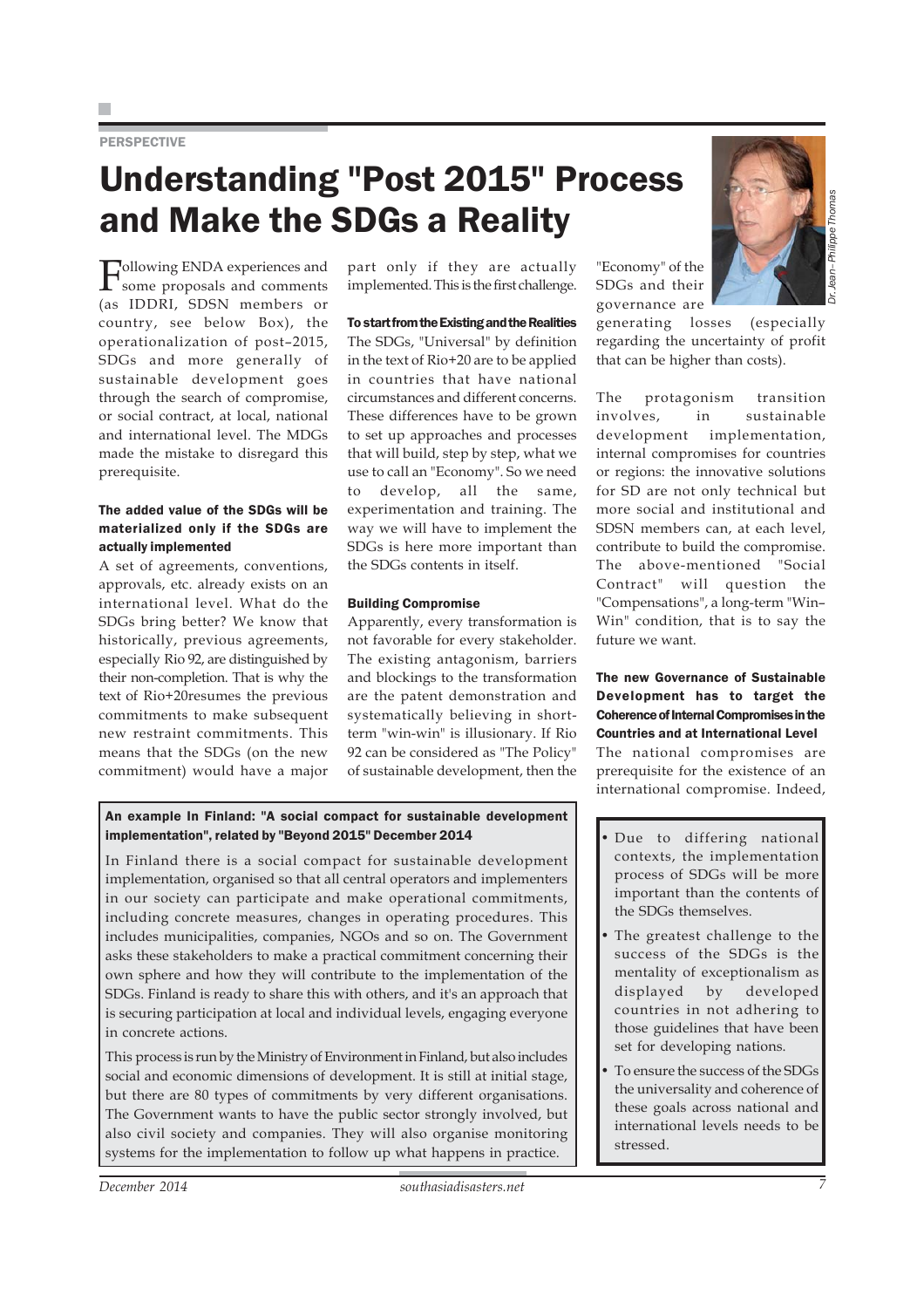one of the reasons of the failure of Rio 92 and SDGs application is that the international community has ordered what is "Good" for the others (the developing countries) without applying these same rules for themselves.

This is one of the opportunities of the SDGs' universality. Their implementation should be universal too, which implies the coherence of processes at international and national levels. This is the challenge for new Sustainable Development Institutions (Commitment of Rio+20) to ensure the coherence of the application.

In that mindset, we should develop and implement a targeted program of capacity reinforcing aimed to support national and local plans that integrate the SDGs and which is

based on SDSN's members approaches and experiences. In addition, this program should be focused on the application of an independent mechanism of monitoring and evaluation.

So, SDSN has a key role to make understood "Post 2015" process and make the SDGs a reality.

**– Dr. Jean–Philippe Thomas,** ENDA Tiers Monde Secretariat Executive, DAKAR – Senegal

#### *DESILIENCE AND EDUCATION*

### What do Social Work Students Want to know about Disaster Risk Reduction?

Cocial Work Education, both  $\mathcal{Q}_{\text{generalist}}$  and specialists practice, aims to equip students with social work knowledge, methods, skills and techniques to promote individuals, families, groups, organizations and communities well being at the macro, meso and micro level. From Social work perspective, disasters consist of impact of extreme stress situation, social and personal disruption, resulting from natural/ manmade/technological hazards, ranging from individual to collective situations. Social work professions contribute their services in physical, developmental, social, emotional, cultural and spiritual needs of the victims of disasters. In addressing to the situation, social workers look into the government policies, plans for strategies and practices that minimize hazards and thus aim for sustainable development. Social work's input in planning for disaster response at national, state, and local levels has usually been negligible; social work research on disaster is only now emerging (Ager & Zakour, 1995; Cherry & Cherry, 1995; Dodds & Nuehring, in press; Gillespie et al., 1986; Rogge, 1995).

Disaster Risk Reduction (DRR) is the concept and practice of reducing disaster risks through systematic efforts to analyze and reduce the causal factors of disasters. Reducing exposure to hazards, lessening vulnerability of people and property, wise management of land and the environment, and improving preparedness and early warning for adverse events are all examples of disaster risk reduction.<sup>1</sup>

Department of Social Work has been engaged in imparting knowledge, training and conducting research in the field of disaster management, since 2001:

During the 2001, Bhuj earthquake disaster, students along with staff members, actively participated in response stage, where they were engaged in working along with government official and were



*Creating village disaster map through community participation.*

1 http://www.unisdr.org/eng/library/lib-terminology-eng%20home.htm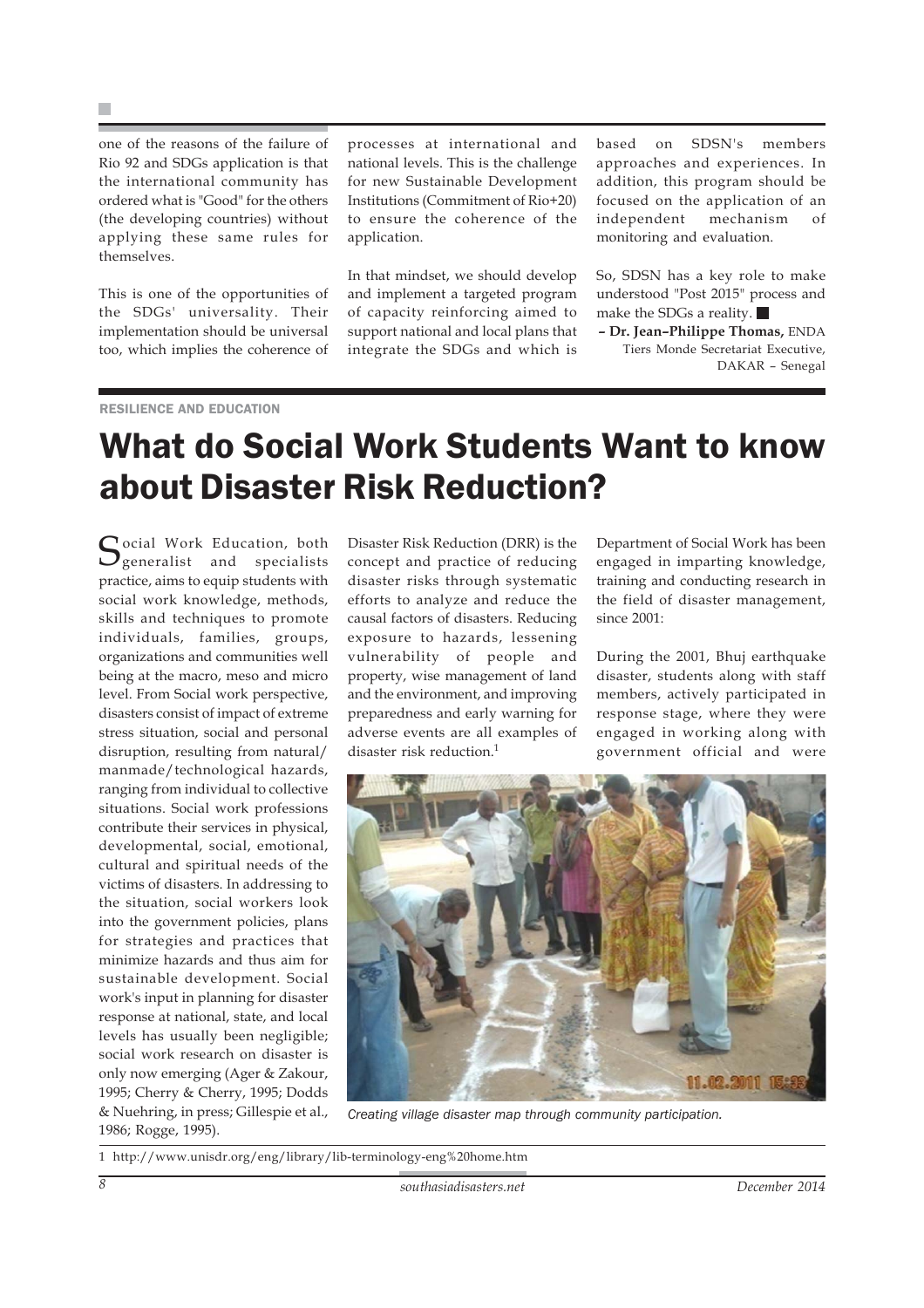involved in planning, managing and distribution of food grains, clothes, blankets, tents, loading and unloading of trucks, controlling petrol service, right from 28th January 2001 from the camp site of Bhuj where after every three minutes the jolts continued. The students also engaged themselves in assisting the injured to medial camps, disposing the dead bodies in pyre. This practical experience actually helped the students to understand role in the planning, management, and delivery of human services within communities vulnerable to natural and manmade disasters.

In 2009, rural camp was arranged in collaboration of All India Disaster Mitigation Institute (AIDMI) at Radhanpur bock of Patan, due to its susceptibility to multiple hazards, with an objective of building understanding of risk and risk reduction in a rural context through social work approach.<sup>2</sup>

- Social work students can help in effectively mitigating the adverse impacts of disaster on communities.
- In Gujarat social work students contributed significantly by helping out in 2001 Bhuj Earthquake.
- The scope of the responsibilities of social work students ought to increase for making society's response to disasters more robust.

In 2011–2012 students were engaged with GSDMA, Anand, in 'Building resilience in disaster in Anand', through various activities for creating awareness and building capacity of the people through programmes by using knowledge of DRR. Few activities are given below.

- Radial painting on camel cart
- Creating village disaster map through community participation • Awareness through signatory

campaign

From the above experience it is felt that, student social workers need to know the variables of DRR, understand the components, The Hyogo Framework For Action 2005- 2015 (HFA), International Strategy for Disaster Reduction (UNISDR), disaster risk assessment, disaster mapping, development tools, methods to assess human vulnerability, suitable approaches for well being of community, the actors involved in monitoring disaster risk reduction, use of benchmarks for disaster risk and disaster risk reduction, DRR process along with indicators. Knowledge, training and practice of the above said, will not only help students to work systematically, but will also help them to remain focused in their work. Further they develop vision which may lead to effective disaster leadership in planning, training, directing and rehearsing.  $\blacksquare$ 

– **Ms. Sadhana Adhikary** *and* **Dr. Bigi Thomas** (Senior Faculty), Department of Social Work, Sardar Patel University, Vallabh Vidyanagar, Gujarat

2 Southasiadisasters.net. Issue No. 71, October 2010, Building Youth Leadership in DRR.

PLANNING FOR RESILIENCE

# Disaster Management Plans in India

The development of a nation is<br>about the economic and social wellbeing of its people, through the increasing of not only quantitative variables, but also of the qualitative ones. Although some strategies to increase theses variables are well known and count on successful examples all over the world, it's also important to take into consideration the elements that may put a nation in the opposite direction of the development trajectory.

In this sense, natural phenomena with hazardous potential are a reality

and our societies must look at it through the development perspective, otherwise the damages and losses that result from these events will increasingly hurt human rights and decrease the standard of living. Furthermore, the reconstruction process after a disaster is very expensive and represents huge economic losses. Some characteristics of the contemporary world intensify a region's vulnerability to such phenomenon, like population growth, urbanization and climate changes. In Brazil, for example, the occurrence

of natural disasters increased 268% in the 2000's, in comparison to the ten previous years<sup>1</sup>.

For these reasons, it's essential to approach Disaster Management from a holistic view: not only addressing the need for calamity relief and rehabilitation, but also focasing on disaster prevention and mitigation. In other words, the development agenda of a nation must be comprised of a Disaster Management Plan in order to strategically and efficiently deal with disaster occurrences and lessen their

1 http://viajeaqui.abril.com.br/materias/a-ocorrencia-de-desastres-naturais-no-brasil-aumentou-268-na-decada-de-2000-noticias 2 Sanjaya Bhatia: Long-Term Recovery Issues in Disaster Management Planning: Emerging Global Trends. Issue No. 93, June 2013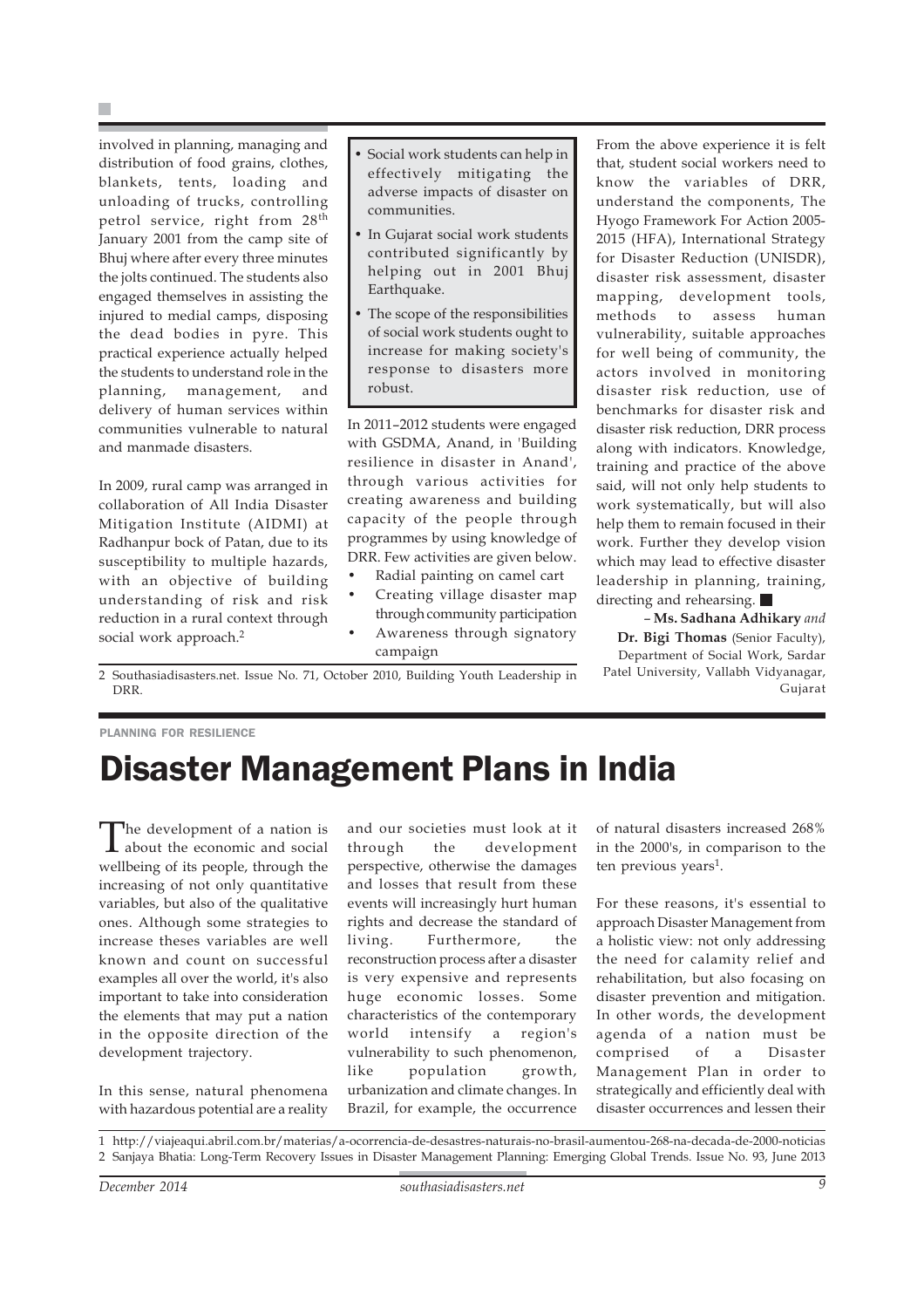impacts. Thus, for all practical purposes disaster risk reduction is an investment, not a cost2.

Developing countries face greater challenges to overcome a disaster's impacts than the developed countries. It happens mainly because developing countries have poor infrastructure and much less investment directed to this area — so they're more vulnerable. Nevertheless, it's not a problem of lack of know-how, once that along with the globalization era there's the possibility to learn from examples beyond the borders. Also, the country itself can learn from past experiences and formulate valuable measures to get over the devastation with insights from its own reality and, more importantly, find ways to mitigate it.

India, specifically, is 'one of the most hazard-prone areas in the world'3. Because of that, natural disaster management is a key issue in this country. In 2005, the Disaster Management Act created a framework and standards to this matter and stated that the districts would have to develop and • Disasters can undo decades of development progress and can trap communities in a cycle of poverty and deprivation.

- Disaster Risk Reduction, especially in developing countries is a moral and pragmatic imperative.
- An effective tool for DRR in India is the district disaster management plan (DDMP).
- Mandated by law, the DDMPs in India need to be community and ecosystem based in order to lead to holistic development.

implement a District Disaster Management Plan (DDMP).

It's an important policy, but attention shall be given to the fact that communities must be involved in this planning process. The engagement of local actors ensures a more efficient process in any policy/program designing and implementation, as they understand better the local conditions and are able to provide important feedbacks. Besides that, the empowerment of the community is by itself synonymous with development, as discussed by Amartya Sen. Another reason for the engagement at local level is that the community is 'the first responder in any critical situation'4,

therefore it's useless to have a wellstructured plan if, by the time to execute it, the main character isn't prepared to act. Finally, when it comes to the community, DDMP must also comprise strategies to address the needs of the most vulnerable groups — human rights have to be respected in all circumstances.

Besides being community-based, it's important for the disaster management plan to be ecosystembased. Nature isn't an enemy and many solutions lie in the ecosystem that surrounds a region. By understanding the characteristics of the environment and the potential disasters, it's possible to use the nature in favor of the risk reduction.

Two instances of community and ecosystems based district disaster management planning shine out in the Indian context. They are the DDMPs of West Champaran and Madhubani district of Bihar. Both these DDMPs have adequately addressed the need of integrating the concerns of the community and those of the ecosystem with broader district level and development planning.

**– Ana Carolina Richter**, AIDMI

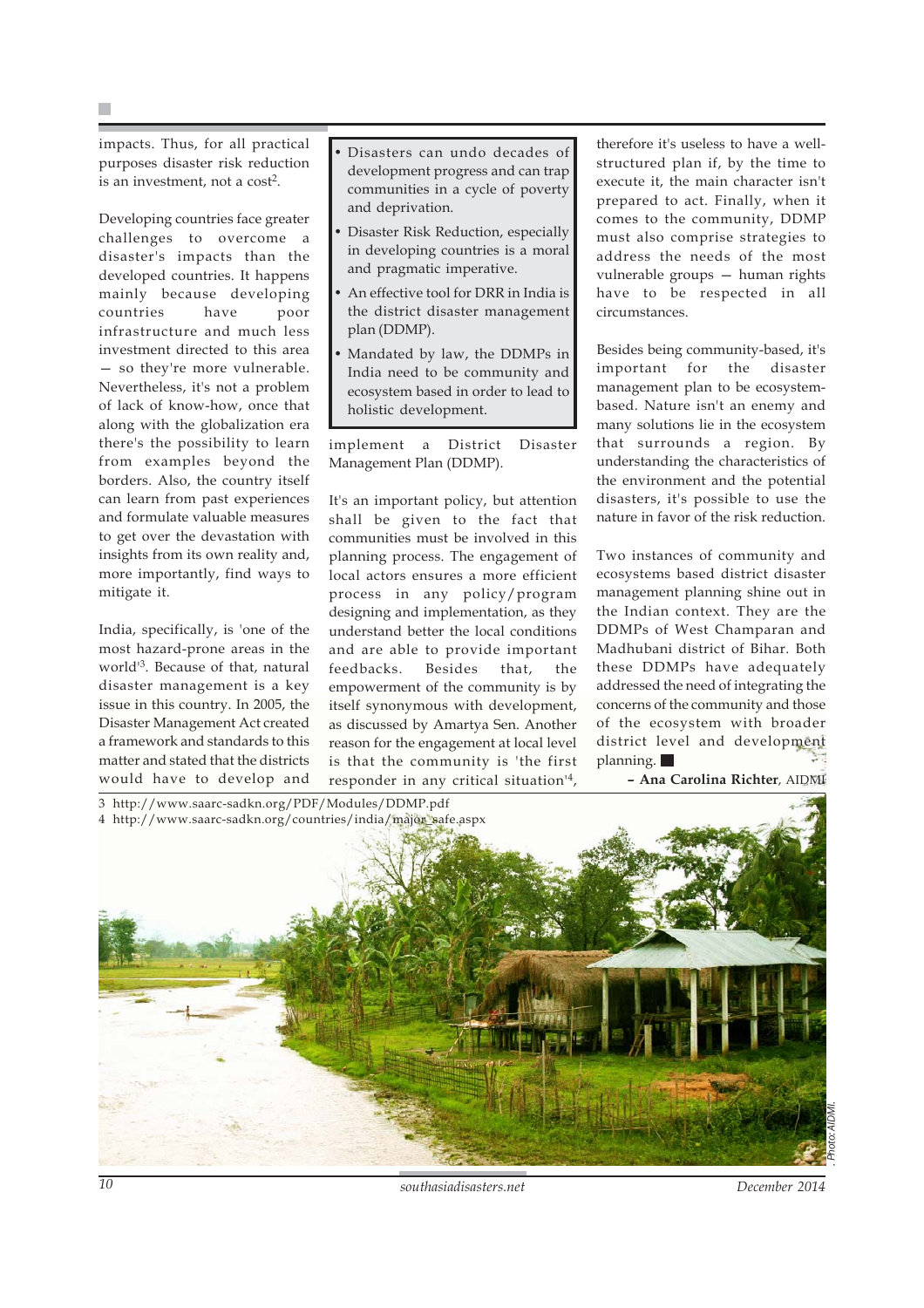#### EDUCATION AND DRR

### Education for Disaster Risk Reduction at Asian Institute of Technology (AIT)

Disaster Risk Reduction is a cross-<br>cutting issue in the context of effective governance of Disasters and therefore an important element for the achievement of internationally agreed development goals, including those contained in the Millennium Declaration. The Yokohama Strategy for a Safer World in 1994 provided landmark guidance on reducing disaster risk and the impacts of disasters. One of major gaps and challenges identified was knowledge management and education apart from Disaster Governance, Risk Identification, Preparedness etc. The Hyogo Framework for Action 2005–2015 also emphasized the importance of capacity building and Disaster Risk Reduction for the effective governance and resource management.

"Anticipating, Educating and Informing are the keys to reducing the deadly effect of such natural disasters. Unfortunately such activities have not been given priority" – UNESCO Director, General Koïchiro Matsuura, (2005).

One of the major components in Disaster Risk Reduction is capacity building through the creation of skilled and trained professional manpower. Disaster Risk Reduction also caters to the need of reduction of impacts of climate change through holistic developmental adaptation.

Institutionalization of Disaster Risk Reduction in the disaster governance through sensitized cadre of officers and personnel, needs more attention in education.Trained manpower is the first requirement for mitigation, monitoring and management of disasters. Personnel with the formal knowledge of disaster risk management helps in quick rehabilitation of the disaster affected people, understands their psychological conditions and helps in their post disaster settlement. In the planning and policy–making, trained and experienced personnel are highly required to give better suggestions and optimization of resources.

Capacity building is integral to disaster management. The programmes in disaster mitigation and recovery cannot be successful without building adequate capacities. Though the focus on capacity building has resurfaced with the new vision on disaster management, the efforts towards building capacities have not been very systemic. Need for building capacities of the grassroots level stakeholders in disaster management is one of the paramount important aspects.

Asian countries are more prone to natural disaster by virtue of its geographic locations and the impacts of the disasters get exaggerated with the socio-economic vulnerability and population density. About 85% of all the people affected by disaster in the world are residing in Asia– Pacific region, the center stage of all disasters. The highest amount of displacement in the World in 2011 owing to disaster also happened in this region. Due to rapid rate of population growth, urbanization, poverty, climate change and geographical location, most of the Asian countries have become highly



ndrajit Pal *Dr. Indrajit Pal*

susceptible to natural disasters;

some of them, per se: flood, cyclone, drought, earthquake, landslide, extreme temperature, heavy rain, epidemics, etc. It has been felt that there is limited capacity at global, regional and national levels in terms of knowledge base, skills training, long-term planning, emergency preparedness and policy development to respond to such severe disaster events. Therefore, there is a huge demand of trained manpower that can assist at the time of disaster as well as in planning of schemes, monitoring and management of disasters. In the present context of changing technological scenario, there is also urgent need of trained manpower for the industry as well as government/ private organizations.

Consequently, to address these issues in innovative ways Disaster Preparedness, Mitigation and Management (DPMM) program was introduced at Asian Institute of Technology (AIT), Thailand in 2008. AIT being located at the center of this region provides a strategic insight into the happenings in the world of disasters and development. DPMM program uses interdisciplinary capacities (engineering, medicine, natural and social science, as well as management) to manage and minimize the effects of disasters in

- DRR is an indispensable element in the achievement of internationally agreed development goals.
- Capacity building through creation of skilled professionals is a major component of DRR.
- To address this need, the Asian Institute of Technology (AIT) launched the Disaster Preparedness Mitigation and Management (DPMM) Programme.
- These courses have helped in reducing the vulnerability of Asian countries to various disasters by churning out skilled professionals in the field of disaster management.